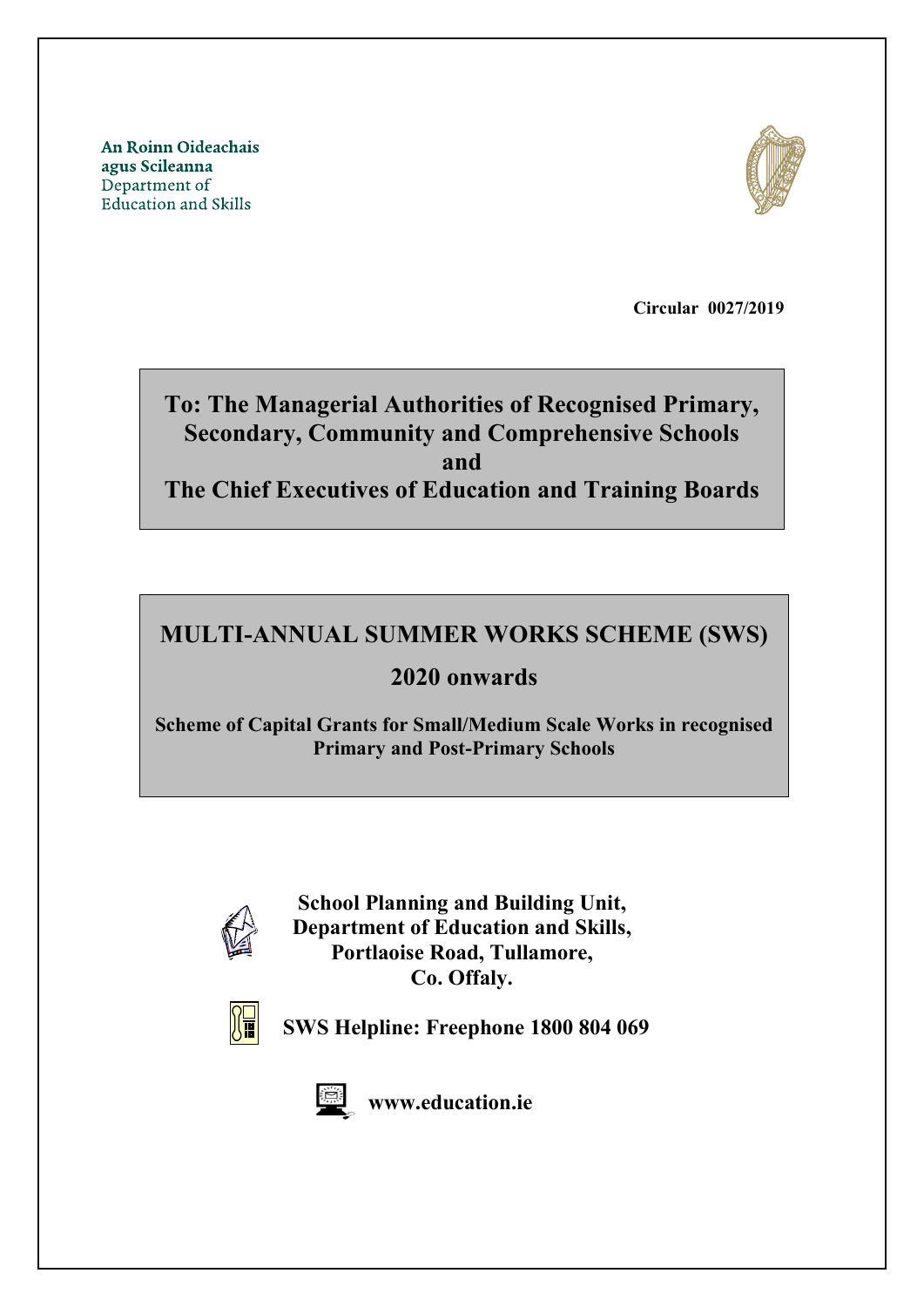The Minister for Education and Skills is pleased to announce details of a Summer Works Scheme (SWS) that will be applied on a multi-annual basis commencing in summer 2020 and to invite applications under the Scheme in accordance with the terms and conditions of this Circular Letter. Please read this Circular Letter carefully before completing the application form.

The Department is providing school authorities with a better lead in period for planning and delivering projects under the Summer Works Scheme. The key features of this new scheme are:

- There is a longer application period. School authorities will have a 13 week period until 30 June 2019 to submit applications under the new Summer Works Scheme. This compares to a circa. 5 week period for submitting applications under previous schemes.
- School authorities will be notified in Q4 2019 of applications that are approved for delivery under the Summer Works Scheme for Summer 2020. This provides a good lead in period for school authorities to manage the planning, organisation, procurement and delivery of their projects.
- As schools are now required by legislation to report annually on their energy usage through the SEAI's website Energy-in-business/Monitoring and Reporting for schools, payment of the grant to schools who receive funding under this new SWS scheme will be subject to them registering on the SEAI website and making a commitment to submitting the appropriate returns.

The purpose of the SWS is to devolve funding to individual recognised primary and post-primary school authorities to undertake small-scale building works which can be carried out during the summer months or at other times that avoid disrupting the operation of the school.

Primary and Post-Primary schools participating in the Free Education scheme, with permanent recognition from the Department and in non-rented accommodation, are eligible to apply under the SWS.

Applications submitted by schools must comply with all the terms and conditions of the Scheme (attached to this Circular Letter).

Schools will be invited to submit their proposals on-line using the Esinet portal. As in previous years, the Esinet platform that schools currently use to make payroll returns has again been extended to facilitate an online SWS Application Scheme. It is intended that the Esinet system will be open for applications from mid-April 2019. As also in the case of previous years, paper based applications will not be accepted under any circumstances. **The closing date for receipt of all applications under this Scheme will be 30th June 2019.**

Schools that applied for category 10 works (External Works, e.g. upgrade and resurfacing of yards and car parking, etc.) under the 2016/2017 SWS Scheme need not re-apply for these works under this new scheme. It is intended to undertake an analysis of these outstanding applications later this year. This analysis, together with funding availability and priorities for the SWS in 2020 will determine the pathway forward in respect of these remaining applications for category 10 external works. **It is open to schools with an outstanding category 10 application from 2016/2017 to submit an application for other works under this new scheme.**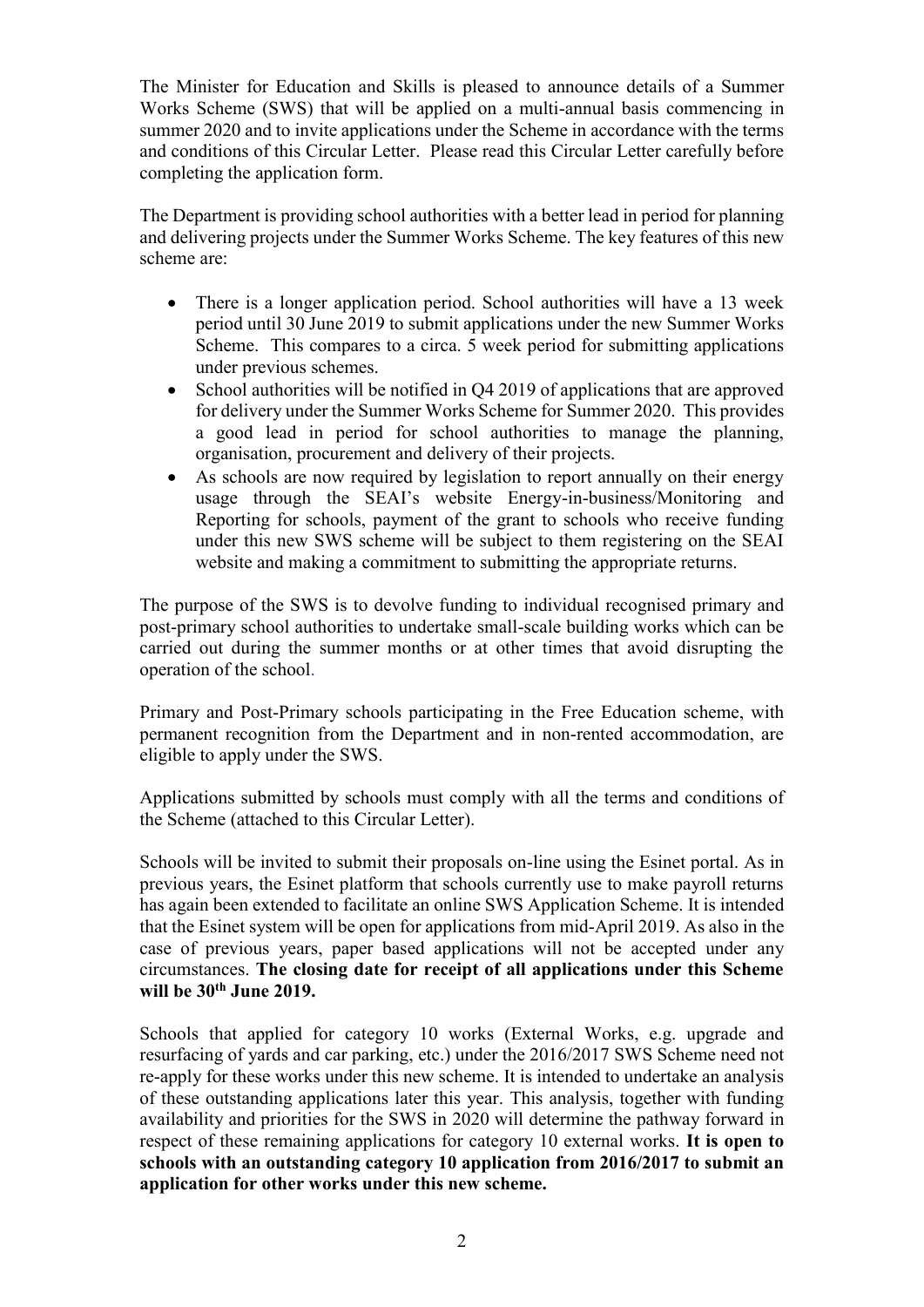Commensurate with the level of funding set aside for the Scheme, applications will be assessed on a top down basis in accordance with the prioritisation criteria (outlined in Section 3 of the Scheme's Terms and Conditions). Responsibility for identifying and applying for the most urgently required project rests with the school authority. **Schools may apply for one project only.**

The scheme being announced will operate on a multi-annual basis commencing in summer 2020. Under this new scheme, valid applications from schools that are not reached for funding reasons from within the funding made available in 2020 will qualify to be assessed for purposes of the funding available in subsequent years, subject to the overall availability of funding.

#### **Timetable for this Scheme**

| <b>Publication of Governing Circular Letter</b>                                                                                                                                   | 29th March 2019                                          |
|-----------------------------------------------------------------------------------------------------------------------------------------------------------------------------------|----------------------------------------------------------|
| Esinet system open for applications from                                                                                                                                          | Mid-April 2019                                           |
| Completed application forms should be returned on line via<br>Esinet by the closing date. Schools are urged to submit<br>applications in advance of this date where possible.     | 30 <sup>th</sup> June 2019                               |
| Publication of list of successful applicants approved to<br>proceed in 2020                                                                                                       | <b>November/December 2019</b>                            |
| School Authority must confirm acceptance of grant offer to<br>the Department's Planning and Building Unit                                                                         | within 4 weeks of date of grant<br>of approval letter    |
| School Authority will be required to confirm to the<br>Department's Planning and Building Unit that the works<br>have commenced and request draw down of 70% of the grant<br>aid. | within 6 months of the date of<br>grant approval         |
| School Authority will be required to have requested the<br>drawdown of the final 30% of the grant aid.                                                                            | within 12 months of the date of<br>grant approval letter |

## **SWS Helpline Freephone service**

A Freephone SWS Helpline service will be put in place to assist schools with any queries on the Scheme including completion of the application form. This service will be available between the hours of 9am to 1.00pm and 2.30pm to 5.30pm with effect from the  $29<sup>th</sup>$  March 2019 to  $30<sup>th</sup>$  June 2019. The Freephone number is 1800 804 069.

Note that, at that time, SWS related calls to other lines will automatically be re-directed to this number to ensure that information given to schools is being provided by staff specifically trained in the detail of the SWS.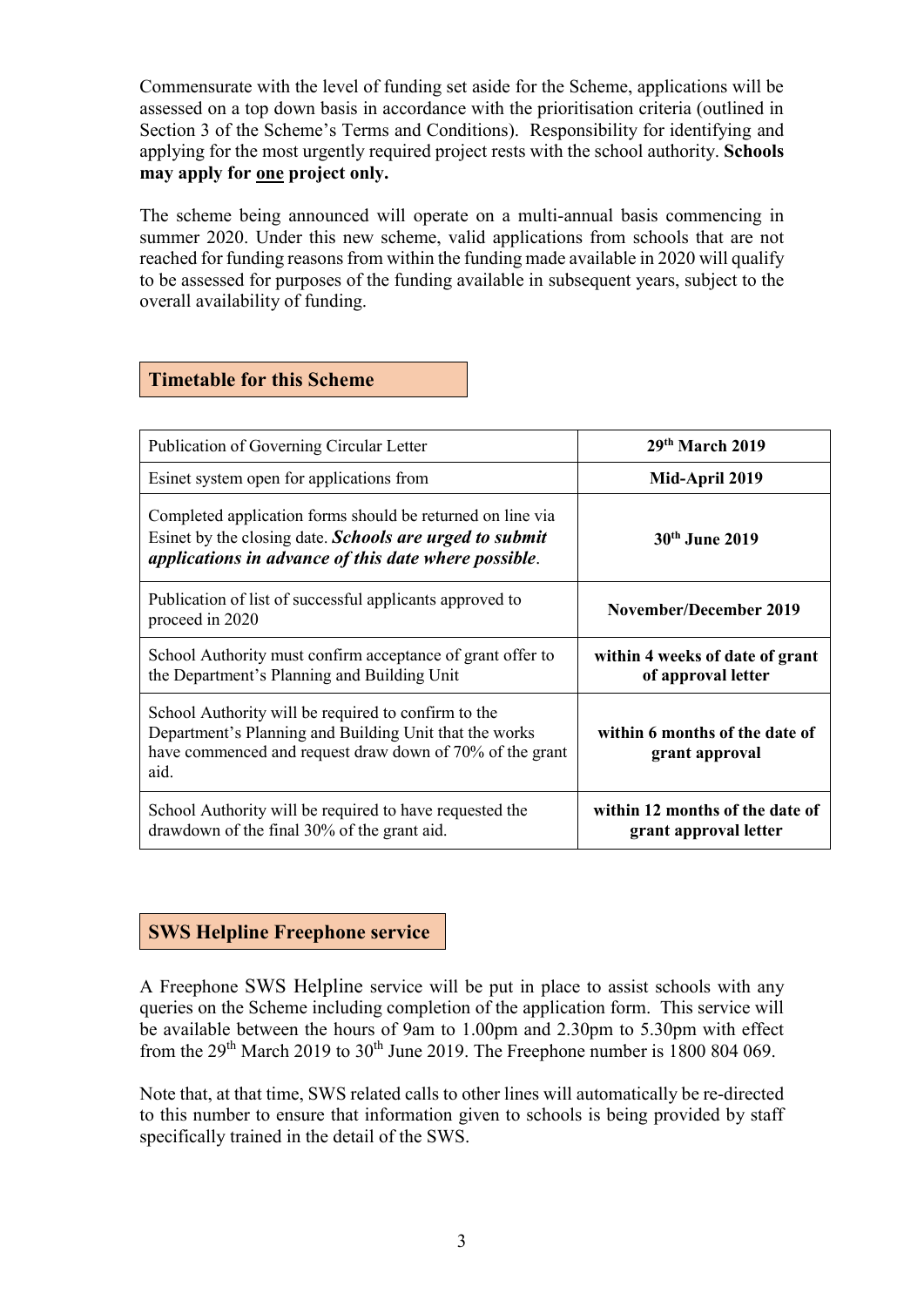## **Freedom of Information Act**

Persons signing application forms are reminded that the Department may be obliged to release any information supplied under the Freedom of Information Act 2014.

Eamonn Cusack School Planning and Building Unit

March 2019.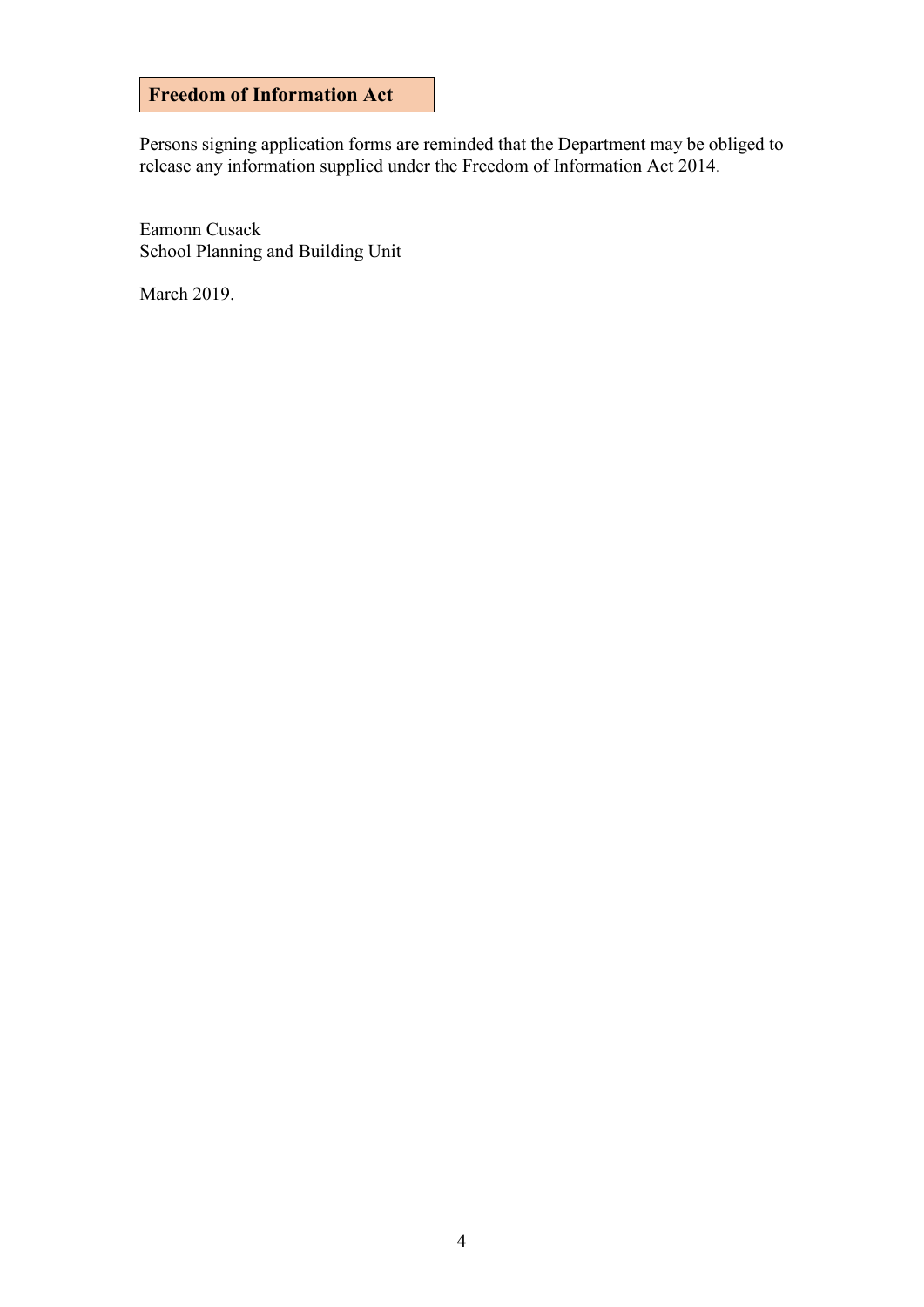## **Terms and Conditions Applicable to Applications under the multiannual Summer Works Scheme 2020.**

## **1. Schools covered by the Scheme**

The Scheme is open to primary and post primary schools participating in the Free Education system with permanent recognition and in non-rented accommodation.

## **2. Making an application**

To make an application schools must complete the on-line Application Form which may be accessed on Esinet portal. In the case of schools under the Patronage of an Education Training Board (ETB) applications may be made by either the ETB School or by the ETB on behalf of its schools – schools should confirm the arrangements that are in place with their ETB.

## **3. Works covered by the Scheme**

The Scheme covers necessary works to improve the integrity of buildings and their external environment that, ideally, can be delivered during the summer months.

It is important to note that this scheme is designed to address necessary and immediate works. Only those applications satisfying the fundamental criterion of need will be considered. Funding will not be made available to projects considered by the Department to be desirable but not essential.

Categories of work eligible for funding, are prioritised on the following basis:

Priority/Category 1: Life Safety Systems

(Fire Alarm, Fire Detection and Emergency Lighting)

Priority/Category 2: Roof Works

Priority/Category 3: Electrical Works (other than Life Safety Systems)

Priority/Category 4: Mechanical Works

Priority/Category 5: Science Labs (incl. Gas Works)

Priority/Category 6: Toilet facilities

Priority/Category 7: Windows Projects

Priority/Category 8: Curricular Requirements (excl. Science Labs)

Priority/Category 9: Fabric defects

Priority/Category 10: External environment projects

*Under previous Summer Works Schemes, applications for projects to facilitate inclusion and access for pupils or staff members with special needs were accepted. As applications under this heading are now dealt with on an ongoing basis by the Department under the Department's Emergency Works Scheme (EWS), applications for special needs works should not be made under this or future SWSs.*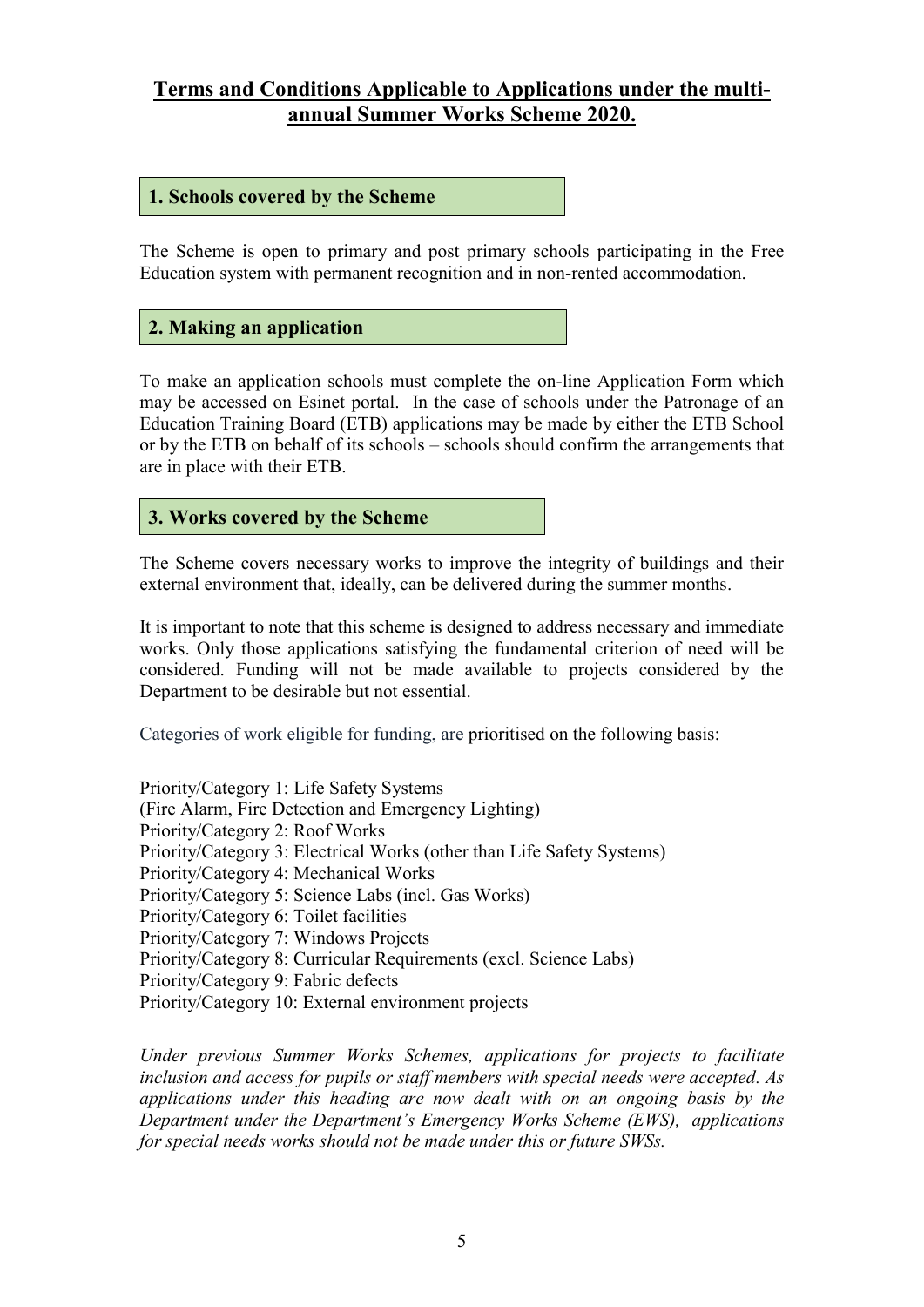*Note also that applications otherwise submitted under the EWS will be accepted only in the case of projects that are unforeseen and are an absolute emergency, as defined under the terms and conditions of that Scheme.*

Works **not covered** by the SWS include:

- $\triangleright$  Asbestos/ Dust Extraction/ Radon remediation projects (the Department has separate schemes for dealing with these issues)
- $\triangleright$  Projects containing new build elements (i.e. that extend the foot print of the existing building) with the exception of toilet facilities
- $\triangleright$  Works that should be addressed by routine maintenance such as painting, replacement of floor coverings etc.
- $\triangleright$  Works to or provision of temporary accommodation
- $\triangleright$  Projects that have been funded under earlier Summer Works or other schemes
- $\triangleright$  As referred to above, works to facilitate the inclusion and access of students and staff with special needs – such works are considered for funding under the EWS.

The assessment of individual applications will take into account factors such as, future sustainability issues e.g. falling enrolments or where a school has a major capital project pending.

Where a school applies for projects not covered by the scheme, any Consultant's fees incurred by the school will have to be met by the school from its own resources and will **not** be funded by the Department.

## **4. Application process**

Schools may apply for **one** project only.

Schools should identify the works needed at their schools, prioritise them and apply for the most urgent project only.

Schools should also note that it will not be possible to fund all applications and, therefore, they should only apply for those projects of an urgent and priority nature.

#### **N.B. Applications for multiple projects will automatically be INVALIDATED and will not be considered.**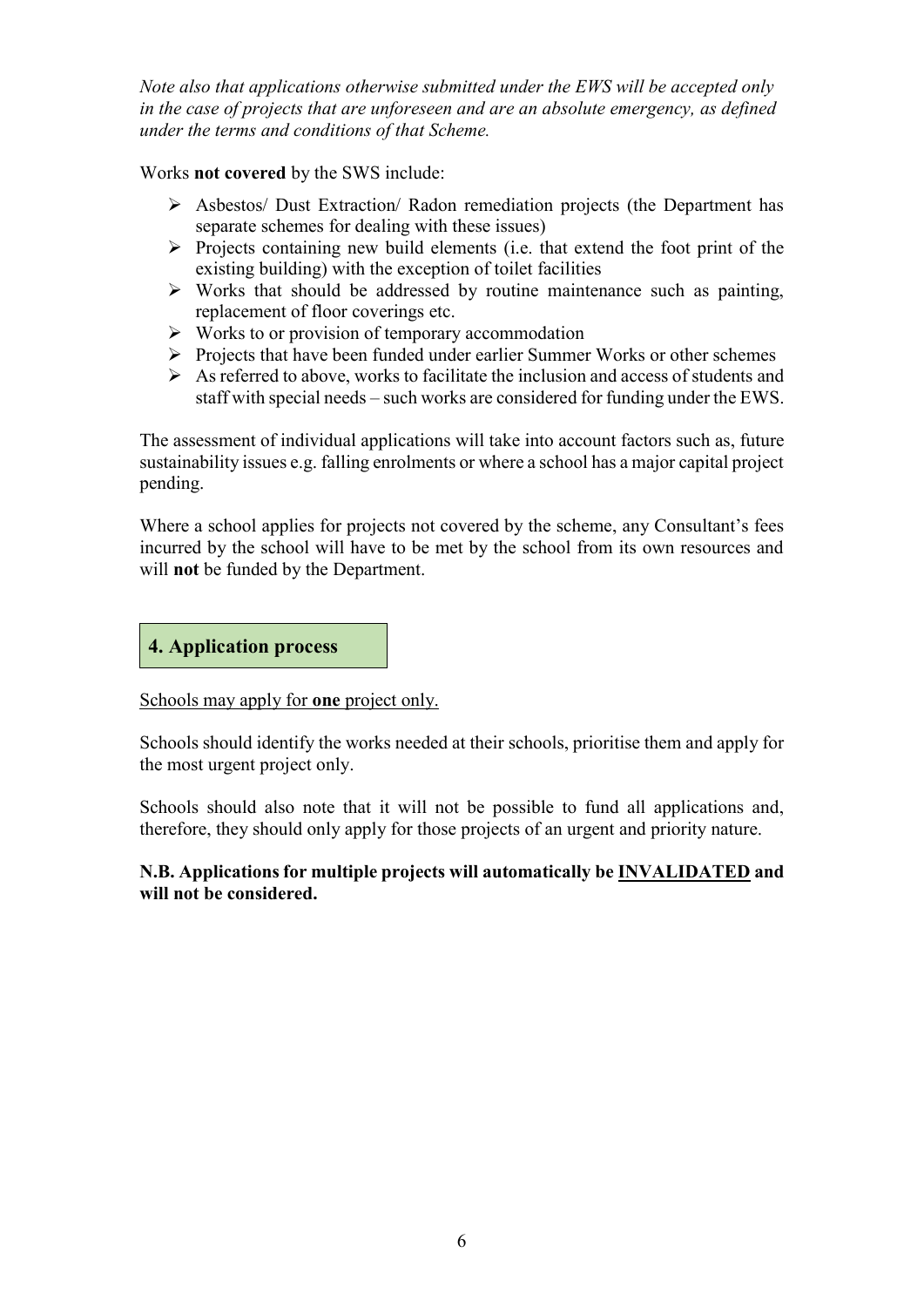#### **5. Technical issues relating to applications.**

A Consultant's report is necessary:

- o For a professional diagnosis of the full nature and extent of the proposed project.
- o To verify the absolute necessity for the project relative to the impact of not doing it.
- o To provide a detailed breakdown of the cost. If the project relates to Priority/Category 1, 3 or 4, a breakdown of costs in the National Standard Building Elements and sub-elements must be provided, including costs per m² of building area affected by the proposed works. For all other Priority/Category works Section 6 of the consultant's report template must be completed.
- o To enable the prioritisation of projects on the basis of professional objective information.

The appointment of a Consultant is a matter for the School Authority and any fees arising must be borne by it. A reasonable contribution towards fees incurred will be included in the overall grant amount for successful applicants. Please see Appendix A of this Circular Letter for guidance on the appointment of a Consultant.

No commitment should be entered into with a Consultant beyond completing the report on the works being considered.

The Consultant's report to accompany a school's application must be on the template provided and must include photographic evidence where applicable. A copy of the consultant's template report can be downloaded from the Esinet portal or from the Department's website.

#### **Note that the consultant template report must be completed by:**

- **(a) a Consultant who has the appropriate qualifications for the works being considered as the use of a Consultant not appropriately qualified will result in an application being invalidated.**
- **(b) in addition the suitably qualified Consultant must have adequate Professional Indemnity Insurance and Employer's and Public Liability Insurance – see Appendix A of this Circular. Otherwise the application will also be deemed invalid**.

Guidance on the procedures for tendering for the appointment of a Consultant to oversee the completion of projects will be issued to schools whose applications are approved.

Please note that it is the responsibility of the School Authority to ensure that the completed Consultant's report including the mandatory photographic evidence is successfully attached to the on-line SWS application where applicable.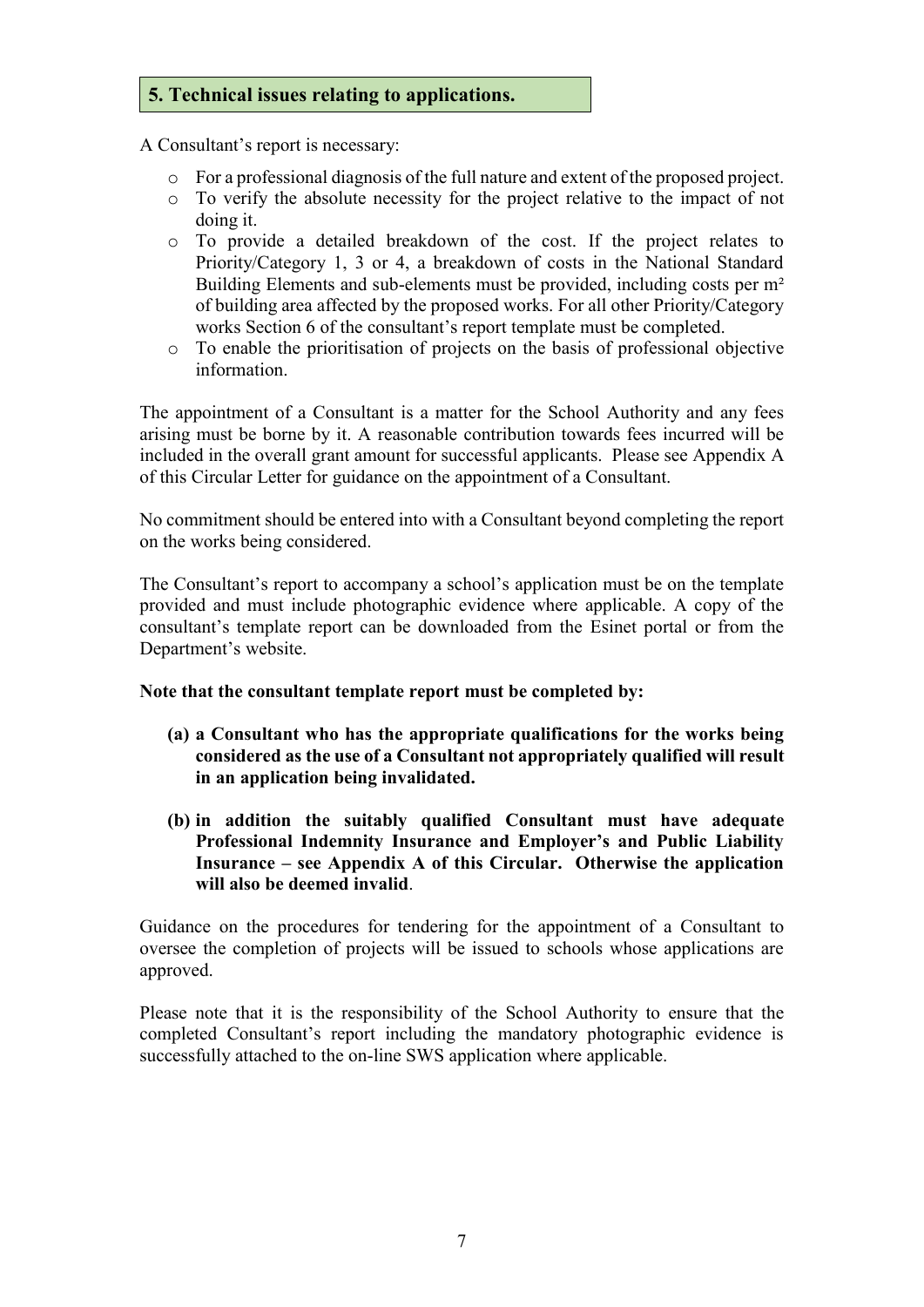#### **6. Assessment process**

#### **There will be 4 steps in the assessment process, A – D.**

#### **A. Validation of applications**

Only applications deemed valid will progress to the determination of need stage.

You must be able to answer "YES" to **all** of the following questions for an application to be considered valid:

|                                                                                                                                   | <b>Yes</b> |
|-----------------------------------------------------------------------------------------------------------------------------------|------------|
| Is the project within the scope of the Summer Works Scheme?<br>i.e. See Section 3 and 4 above                                     |            |
| Is the Consultant appropriately qualified and insured for the particular<br>project? (see Appendix A)                             |            |
| Has a Consultant's report been fully and properly completed to include<br>a breakdown of costs?                                   |            |
| Is the application made under the appropriate Category? (see Section 3)                                                           |            |
| Has the Consultant included the mandatory photographic evidence if<br>applicable?                                                 |            |
| Has the application been agreed by the Chairperson of the Board of<br>Management or CEO (as appropriate) on behalf of the Patron? |            |

#### **B. Determination of Need**

This determination will be based on the evidence provided by the Consultant's report and the mandatory photographic evidence. It is important, therefore, that the quality of the Consultant's report is such as to demonstrate clearly the absolute necessity for the project (i.e. cannot be addressed by routine maintenance).

#### **C. Approval/Refusal of the Application**

Invalid applications will not be approved. A valid application will be approved, in principle, if:

- $\triangleright$  the application clearly demonstrates that the works are absolutely necessary and not just desirable:
- $\triangleright$  the works needed cannot be addressed as a matter of routine maintenance.

However, it is important to understand that approval in principle does not mean that funding will be available to allow a project to proceed.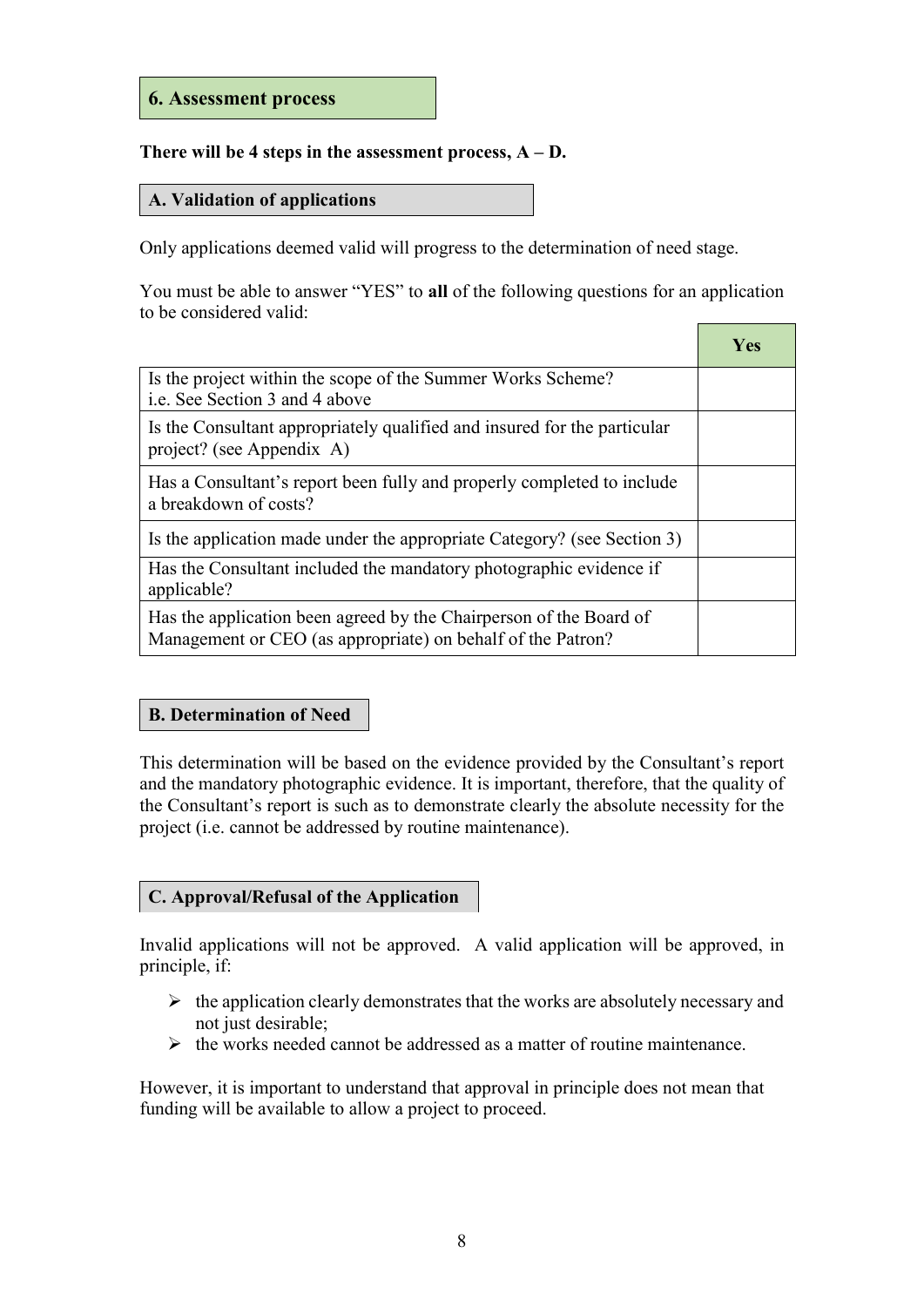#### **D. Allocation of funding for approved projects**

It may not be possible to progress all valid projects depending on demand and the level of funding available. Therefore, applications will be assessed in accordance with availability of funding on a top down basis in accordance with the prioritisation criteria (see Section 3). To avoid overheating of the market prioritisation may involve a stage approach to approval of categories.

The scheme being announced will operate on a multi-annual basis commencing in summer 2020. Under this scheme, valid applications from schools that are not reached for funding reasons in 2020 will qualify to be assessed for purposes of the funding available for summer works in subsequent years.

When applications under the Scheme are finalised, decision letters will be made available on the Esinet portal to all successful and unsuccessful applicants. Decisions in the case of successful applications will also be published on the Department's website [http://www.education.ie/.](http://www.education.ie/)

The Department will require the agreement of the School Authority to have the project monitored by the Department or its agents and to allow access to its premises and records, as necessary, for that purpose.

In addition, Department staff may visit schools to examine applications with regard to determination of need.

#### **7. Project delivery**

Under the terms of the Scheme, School Authorities are empowered to manage these works with guidance from, and minimal interaction with the Department. Responsibility for procuring the services of Consultants and contractors is devolved to School Authorities. Schools are also responsible for managing the projects, including cost management, through to successful completion.

In line with the role envisaged for Education Training Boards (ETBs) whereby these Boards will provide support services to other education service providers at local level, it is intended that schools, in certain areas, can avail of the project management/procurement/project delivery expertise that has been developed in ETBs in the delivery of projects approved under this scheme. Further details of such arrangements will be outlined in the approval letter to successful applicants.

#### **8. Grant details**

#### **Amount which will be approved**

The grant payable by the Department (inclusive of VAT and fees) will be **whichever is the lesser of the following**:

The amount of grant-aid approved by the Department in its letter of approval made available on the Esinet portal

**or**

The lowest valid tender amount for the proposed project plus fees.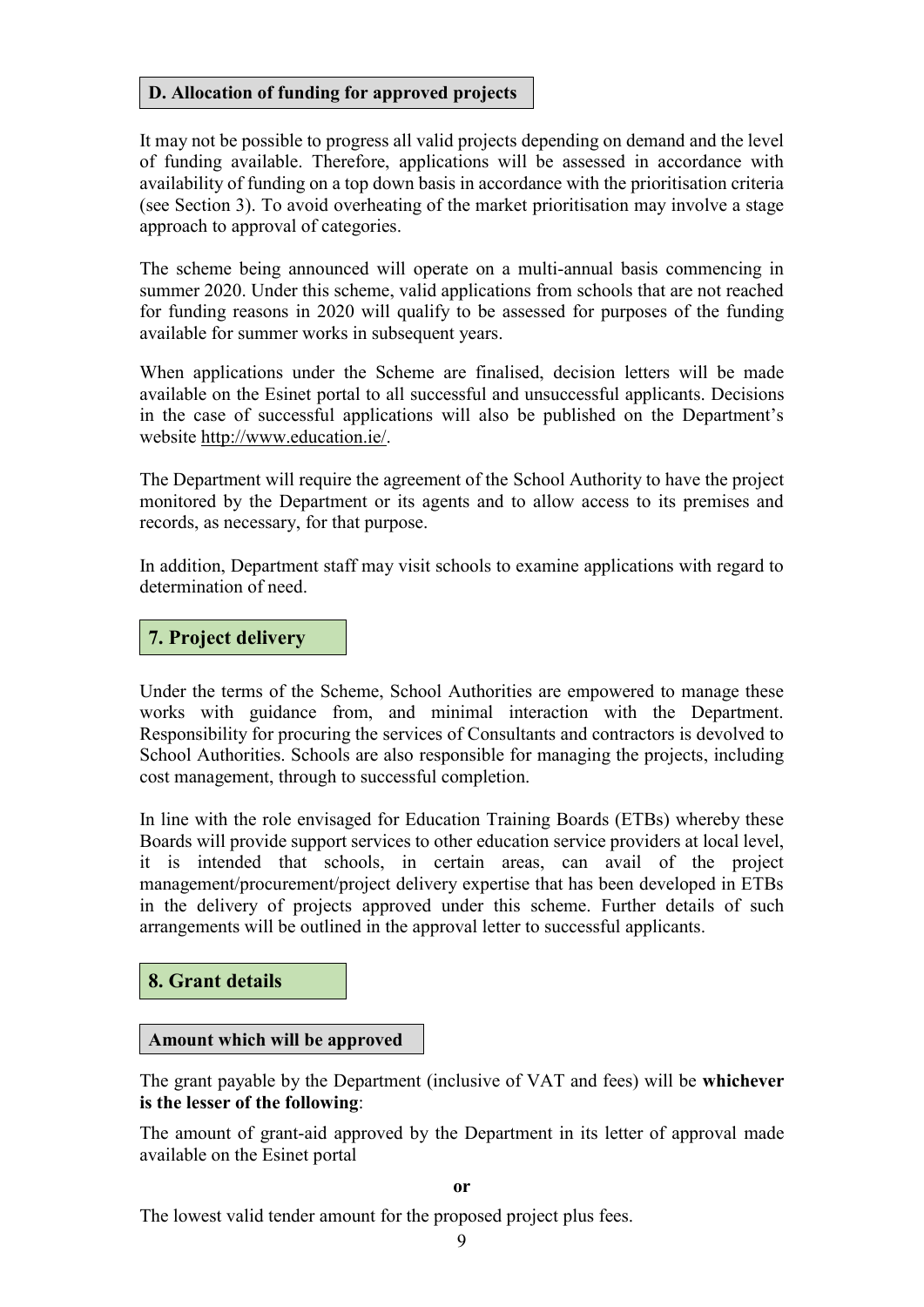#### **Funding shortfall**

If there is a shortfall in funding, the options open to School Authorities are to:

- o Reduce the scope of the works to stay within the limit of the grant.
- o In the case of primary schools, use funds allocated by the Department under the terms of the Grant Scheme for Minor Works to supplement the SWS grant provided such funds are not required for more urgent and immediate works.
- o Make up the shortfall in funding from own resources.

## **What the grant covers**

o The grant is intended to cover the capital cost of the project including VAT, contribution towards the cost of consultant report associated with application, associated planning charges, Consultants' fees incurred in the design and construction of the project, fees for the Project Supervisor Design Process (PSDP) and fees for the Project Supervisor Construction Stage (PSCS).

#### **Payment of grant**

- o Payment of the grant will be subject to schools registering on the SEAI website "Energy-in-Business, Monitoring and Reporting for Schools" and must do so before grant aid is paid. Schools can register by using the following link:<https://www.seai.ie/energy-in-business/monitoring-and-reporting/for-schools/>
- o Payment of the grant will be made to the School Authority in two moieties. The first payment will be for **70%** of the grant amount, when the works have commenced on site, and the second and final payment will be for the remaining **30%** of the grant amount. Such payments will be paid subject to compliance with the conditions as set out in Appendix B.

#### **9. Keeping of project records and audits/inspections**

- o All records in relation to a project for which funding is approved must be kept for 7 years at the school or at the ETB offices in the case of an ETB schools (and not in the Consultant's office).
- o The Department reserves the right to audit/inspect these records and the works carried out. In this regard, a percentage of projects will be selected for detailed audit and inspection.
- o The Department reserves the right to refuse to pay out grant aid on foot of an application with false information or where the administration of the project was not in accordance with the Department's guidelines. Please note that any deliberate attempt to use false information to claim grant aid may result in referral of the matter to An Garda Síochána.
- o The Department will select a proportion of applications for audit as part of the determination process prior to a decision being made on the application.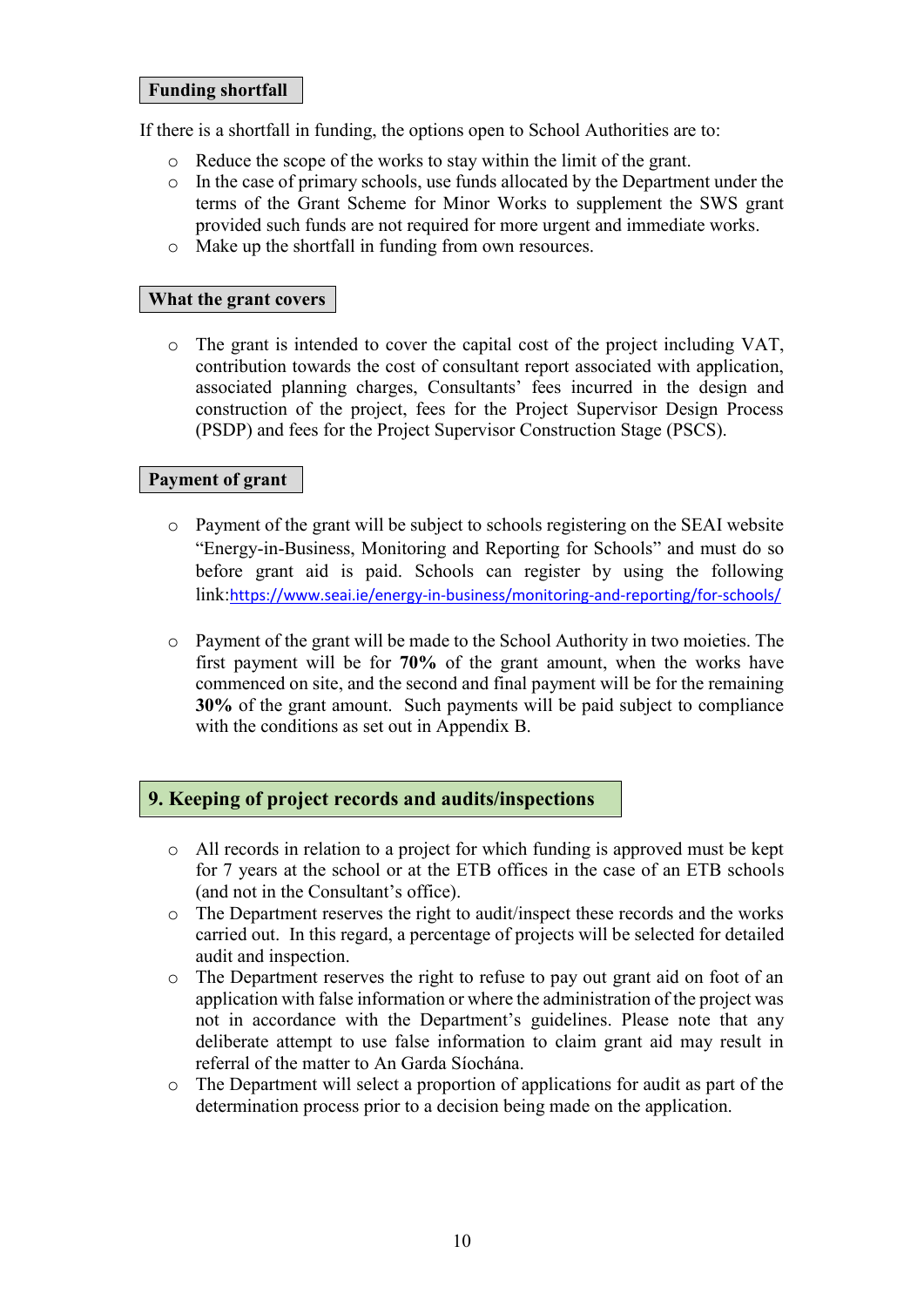## **Appendices**

**Appendix A**

## **Engaging Professional Advice for the Preparation of a Technical Report for Small Scale Works**

**Important: The cost of engaging professional advice to prepare a technical report must be met in full from a school's own resources. Failure to procure a Consultant in the appropriate discipline or the procurement of a Consultant without adequate Professional Indemnity Insurance & Employer's and Public Liability Insurance will result in the application being invalidated.**

#### **Advice will be available on the Freephone SWS Helpline service from: 29th March 2019 to the 30th June 2019**

**Before a Consultant is appointed:**

- $\triangleright$  Refer to the Department's Technical Guidance Documents (TGDs):
	- Guidance on Procuring Consultants for Small Works  $(3<sup>rd</sup>$  edition April 2016) click [here.](https://www.education.ie/en/School-Design/Appointment-of-Consultants/Guidance-on-Procuring-Consultants-for-Small-Works-3rd-Edition-Apr-2016.docx)
	- TGD-007 5<sup>th</sup> edition April 2016 Design Team Procedures for Small Works click [here.](https://www.education.ie/en/School-Design/Technical-Guidance-Documents/Current-Technical-Guidance/pbu_tgd_007_5th_edition_2016.doc)

As the onus rests with the School Authority to ensure that the appropriate level and range of service is procured, it must ensure that the Consultant is in the **appropriate** discipline for the works concerned. Please refer to Guidance on Procuring Consultants for Small Works for advice on Consultant disciplines.

Examples of **unacceptable** qualifications for the purposes of a Consultant's report are:

 Agricultural Engineer, Building Contractor, B. Sc. (Environment), Estimator, Electrician, Plumber, Window Contractor, OPW architect (unless it is verified with the application that the report is carried out on the direction of the OPW acting on the instruction of the Department of Education and Skills.)

This list is not exhaustive. If you have **any** doubts in relation to the suitability of a proposed Consultant, please contact the Helpline. The Department's decision will be final as to whether or not a Consultant is appropriately qualified for the purpose of this Scheme.

School authorities must ensure that that the Consultant is competent and qualified to carry out the work. A minimum of at least five quotations in writing or by email from suitable Consultants (reference Guidance on Procuring Consultants for Small Works, see above for link) must be sought, a minimum of three written quotations obtained, and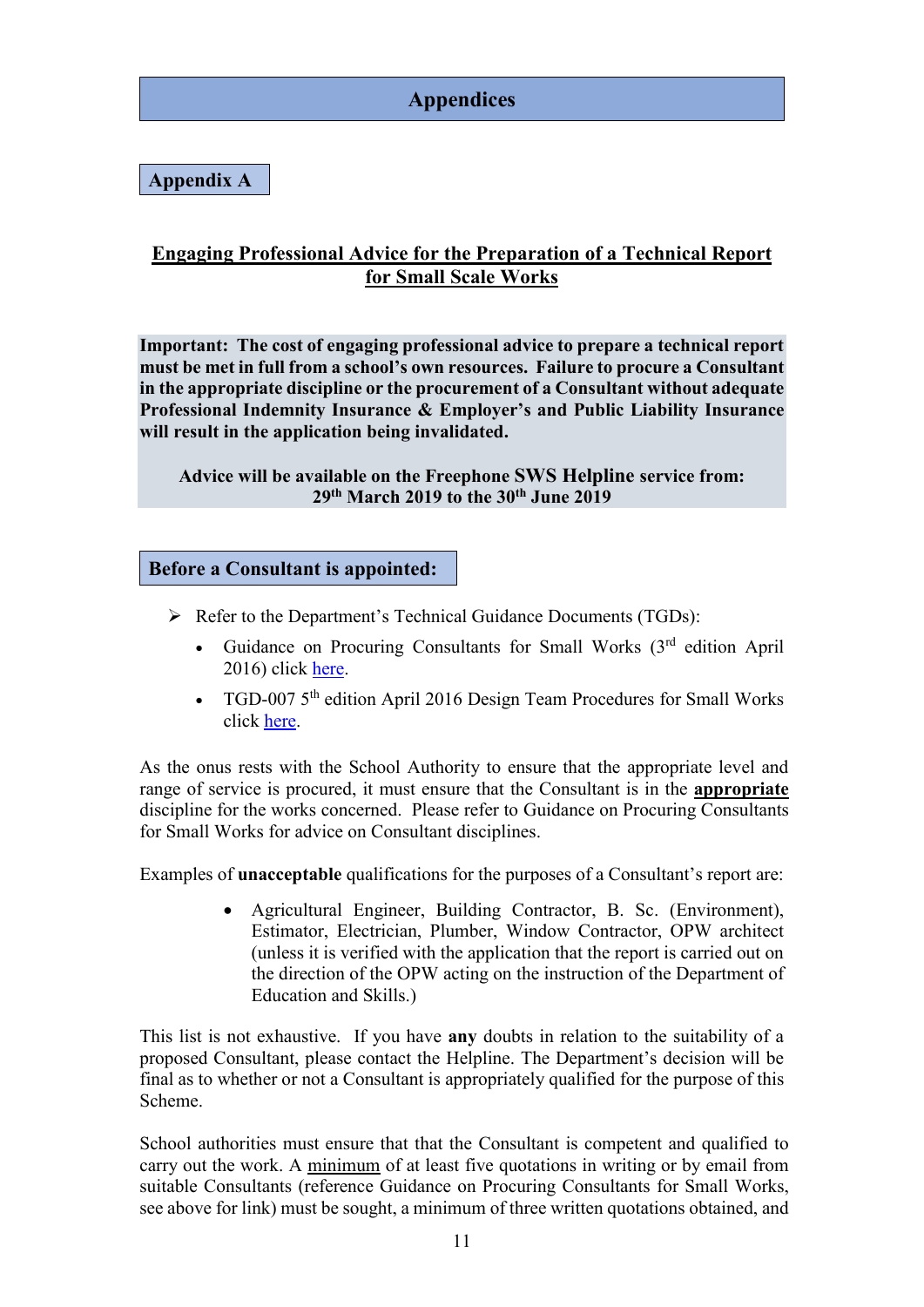the one most suitable selected on objective criteria. While fee competitiveness is of first importance and should be weighted accordingly, the criteria at (e) below (i) to (v) should be used to assess suitability.

#### **Appointment of a Consultant to carry out the Report:**

- (a) The School Authority should refer to the application form for the scope of the technical report required.
- (b) Follow Guidance on Procuring Consultants for Small Works, Sections 1 and 2.
- (c) When a School Authority engages professional advice to assist in the preparation of a report, the cost must be met in full out of the school's own resources.
- (d) When engaging professional advice for the preparation of a report, the School Authority must appoint the relevant Consultant for that task only. The School Authority must not enter into any commitments regarding an overall appointment or fees for works other than the preparation of the report and must make this clear to the Consultant before the appointment is made.
- (e) The Consultant should have appropriate professional Qualifications and previous experience in preparing reports of a similar nature.
- (f) To enable the School Authority to assess which firm to engage it is recommended that the following information be requested from the Consultants under consideration for the work:
	- (i) Experience in projects of a similar nature highlighting the scope of works, the timescale and how the Consultant ensures accurate cost information.
	- (ii) A brief summary of the scope of the agreed report and a timescale for its delivery.
	- (iii) Confirmation of appropriate professional Qualifications, Professional Indemnity Insurance and Employer's and Public Liability Insurance.
	- (iv) A list of the relevant other services where required, (including Quantity Surveying Services) which will be bought in, and confirmation that those service providers will be qualified professionals in the relevant discipline.
	- (v) VAT inclusive all-in lump-sum fee (including buying-in other services as required, and all expenses).

 *"Buying-in" means that the professional Consultant engaged by the school undertakes as part of the overall fee to get advice as required from other professional disciplines (e.g. Quantity Surveyor, Structural and M&E).*

- (g) For the preparation of reports, School Authorities should avoid appointing a Consultant who proposes to act solely in a Project Management type role and who has to buy in the services of another Consultant to prepare the actual report.
- (h) The appointment of a Project Supervisor (Design) Process is not normally required for the preparation of a report.